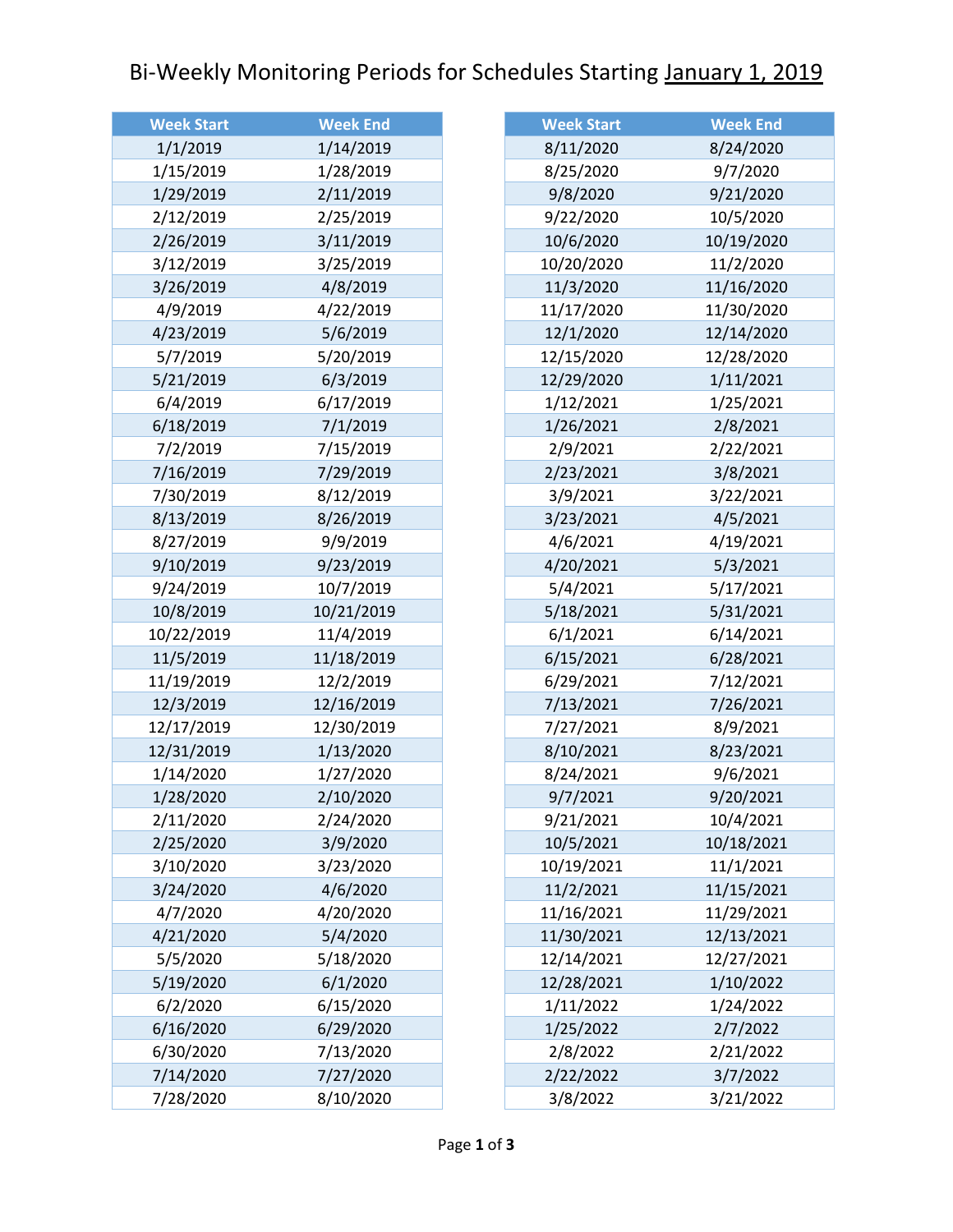## Bi-Weekly Monitoring Periods for Schedules Starting January 1, 2019

| <b>Week Start</b> | <b>Week End</b> |
|-------------------|-----------------|
| 3/22/2022         | 4/4/2022        |
| 4/5/2022          | 4/18/2022       |
| 4/19/2022         | 5/2/2022        |
| 5/3/2022          | 5/16/2022       |
| 5/17/2022         | 5/30/2022       |
| 5/31/2022         | 6/13/2022       |
| 6/14/2022         | 6/27/2022       |
| 6/28/2022         | 7/11/2022       |
| 7/12/2022         | 7/25/2022       |
| 7/26/2022         | 8/8/2022        |
| 8/9/2022          | 8/22/2022       |
| 8/23/2022         | 9/5/2022        |
| 9/6/2022          | 9/19/2022       |
| 9/20/2022         | 10/3/2022       |
| 10/4/2022         | 10/17/2022      |
| 10/18/2022        | 10/31/2022      |
| 11/1/2022         | 11/14/2022      |
| 11/15/2022        | 11/28/2022      |
| 11/29/2022        | 12/12/2022      |
| 12/13/2022        | 12/26/2022      |
| 12/27/2022        | 1/9/2023        |
| 1/10/2023         | 1/23/2023       |
| 1/24/2023         | 2/6/2023        |
| 2/7/2023          | 2/20/2023       |
| 2/21/2023         | 3/6/2023        |
| 3/7/2023          | 3/20/2023       |
| 3/21/2023         | 4/3/2023        |
| 4/4/2023          | 4/17/2023       |
| 4/18/2023         | 5/1/2023        |
| 5/2/2023          | 5/15/2023       |
| 5/16/2023         | 5/29/2023       |
| 5/30/2023         | 6/12/2023       |
| 6/13/2023         | 6/26/2023       |
| 6/27/2023         | 7/10/2023       |
| 7/11/2023         | 7/24/2023       |
| 7/25/2023         | 8/7/2023        |
| 8/8/2023          | 8/21/2023       |
| 8/22/2023         | 9/4/2023        |
| 9/5/2023          | 9/18/2023       |
| 9/19/2023         | 10/2/2023       |
| 10/3/2023         | 10/16/2023      |
| 10/17/2023        | 10/30/2023      |

| <b>Week Start</b> | <b>Week End</b> |
|-------------------|-----------------|
| 10/31/2023        | 11/13/2023      |
| 11/14/2023        | 11/27/2023      |
| 11/28/2023        | 12/11/2023      |
| 12/12/2023        | 12/25/2023      |
| 12/26/2023        | 1/8/2024        |
| 1/9/2024          | 1/22/2024       |
| 1/23/2024         | 2/5/2024        |
| 2/6/2024          | 2/19/2024       |
| 2/20/2024         | 3/4/2024        |
| 3/5/2024          | 3/18/2024       |
| 3/19/2024         | 4/1/2024        |
| 4/2/2024          | 4/15/2024       |
| 4/16/2024         | 4/29/2024       |
| 4/30/2024         | 5/13/2024       |
| 5/14/2024         | 5/27/2024       |
| 5/28/2024         | 6/10/2024       |
| 6/11/2024         | 6/24/2024       |
| 6/25/2024         | 7/8/2024        |
| 7/9/2024          | 7/22/2024       |
| 7/23/2024         | 8/5/2024        |
| 8/6/2024          | 8/19/2024       |
| 8/20/2024         | 9/2/2024        |
| 9/3/2024          | 9/16/2024       |
| 9/17/2024         | 9/30/2024       |
| 10/1/2024         | 10/14/2024      |
| 10/15/2024        | 10/28/2024      |
| 10/29/2024        | 11/11/2024      |
| 11/12/2024        | 11/25/2024      |
| 11/26/2024        | 12/9/2024       |
| 12/10/2024        | 12/23/2024      |
| 12/24/2024        | 1/6/2025        |
| 1/7/2025          | 1/20/2025       |
| 1/21/2025         | 2/3/2025        |
| 2/4/2025          | 2/17/2025       |
| 2/18/2025         | 3/3/2025        |
| 3/4/2025          | 3/17/2025       |
| 3/18/2025         | 3/31/2025       |
| 4/1/2025          | 4/14/2025       |
| 4/15/2025         | 4/28/2025       |
| 4/29/2025         | 5/12/2025       |
| 5/13/2025         | 5/26/2025       |
| 5/27/2025         | 6/9/2025        |